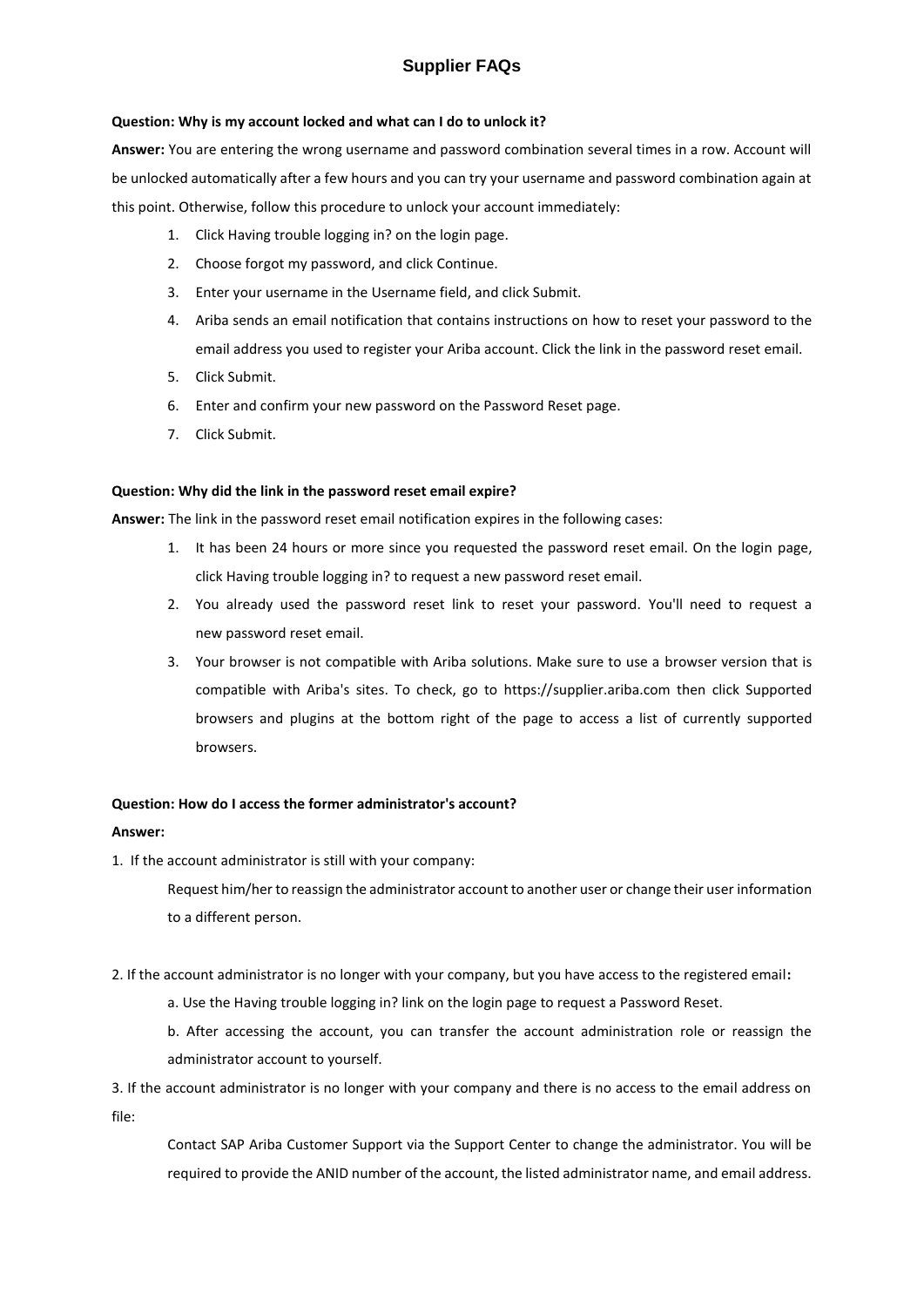# **Supplier FAQs**

#### **Question: Why can't I receive the password reset email?**

#### **Answer:**

# **1. The username you entered is in the wrong format, or it isn't associated with the email address you are checking.** Username case-sensitive and is in the format of a full email address, but it can be associated with any email address you entered previously. Confirm that you are using the correct username and format:

- a. Go to Ariba login page.
- b. Click the Having trouble logging in?
- c. Choose I forgot my username, and click Continue.
- d. Enter the email address associated with your account, and click Submit.

 ◦You will receive an email that lists the exact format of the username associated with the email you entered.

#### **2. You entered the correct username, but you still didn't receive the password reset email notification:**

a. The configured email address is different from the account you are checking.

b. Your email address for your account may contain a typo if your account administrator created you as a user.

c. You might have multiple accounts for your company, make sure you are attempting to access the correct account.

d. Your email configuration or company's security settings might also prevent you from receiving the password reset email. To find out, check your junk mail folder or email filter settings to verify that automated emails from Ariba are not blocked from your email account.

e. You might also need to whitelist Ariba's originating email address. If you do need help, ask your IT department to whitelist [ordersender\\_prod@ansmtp.ariba.com.](mailto:ordersender_prod@ansmtp.ariba.com)

#### **Question: How do I resolve the following login error?**

*An unexpected error occurred. If you need assistance, Contact Ariba Customer Support with the Error Reference Number: ANERR - [error code]*

#### **Answer:**

1. Delete the cookies and browsing history in your Internet browser.

- 2. Close all browser windows.
- 3. Open a new browser window, and try to log in again.

If the error persists after trying these steps, contact Ariba Customer Support.

#### **Question: Why can't I received collaboration requests** *(refers to request for submission of quotation)***?**

**Answer:** Trading relationship with RWS is not yet established. You must register on the network and have a trading relationship before being able to do collaboration:

1. If you have an existing account, provide the account type and ANID to RWS.

If you are not a registered user of Ariba:

a. Register for a new account using the link (supplier.ariba.com)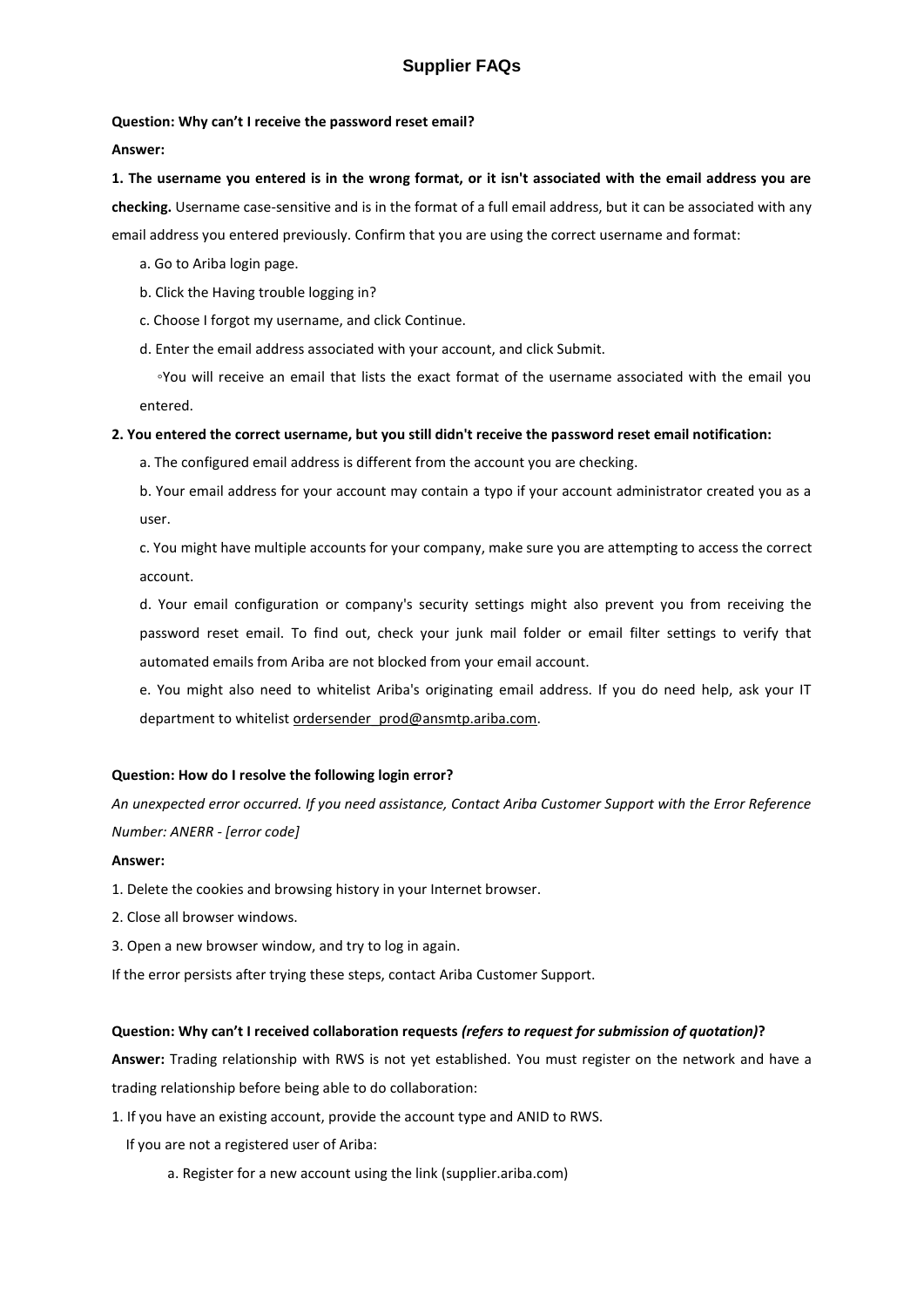b. Provide the account type (EA/SA) and ANID to RWS.

2. RWS will send a trading relationship email invitation. This email is an invitation to connect with RWS enabling you to start receiving orders and / or submitting invoices on the Ariba Network. Only the account administrator can click to use an existing account when establishing a trading relationship.

To accept the trading relationship request:

a. Click the link in the email that says Click here to proceed.

b. The invitation link then prompts you to Create New Account or Use Existing Account. Select the option which best reflects your situation. If you register with a new account, be sure to click the activation link in the email sent to you to verify your email address.

c. Once logged in, click Company Settings > Customer Relationships

3. If necessary, select any Pending trading relationships and click Approve. If you would like current or future trading relationships to be automatically accepted, please ensure that this preference is selected at the top of the page.

#### **Question: Why can't I find a purchase order?**

#### **Answer:**

- Make sure that you have an active trading relationship with RWS and confirm that the order has been sent through Ariba.
- Confirm that the order has been sent to the correct account as it is possible that your company has multiple Ariba accounts and the order was sent to another one.
- If you received the order through email, look for an Ariba Network ID (ANID) in the email notification. Make sure this ANID matches the ANID of the current account. If the ANID is different, you will want to contact the administrator of that account to access the order or request customer to check and find out the ANID for the account.
- Check with the account administrator to make sure you have the appropriate role and customer assignment to view the order.
- Check if the PO is sent to your email. You may have been invited to register on the Ariba Network through a purchase order, even though you already have an account.
- If you are using Standard Account, you can only see the last 50 purchase orders but you can still access older purchase orders by retaining the email notifications from Ariba Network.

#### **Question: Why is my invoice rejected by RWS?**

**Answer:** Your invoice will be rejected if your Company is GST registered but you did not set up you're AN profile for legal GST registration. To set up legal GST registration, please follow the steps on the Supplier Onboarding Guide, pages 47-48 which is available on the below link:

<https://www.rwsentosa.com/en/our-suppliers>